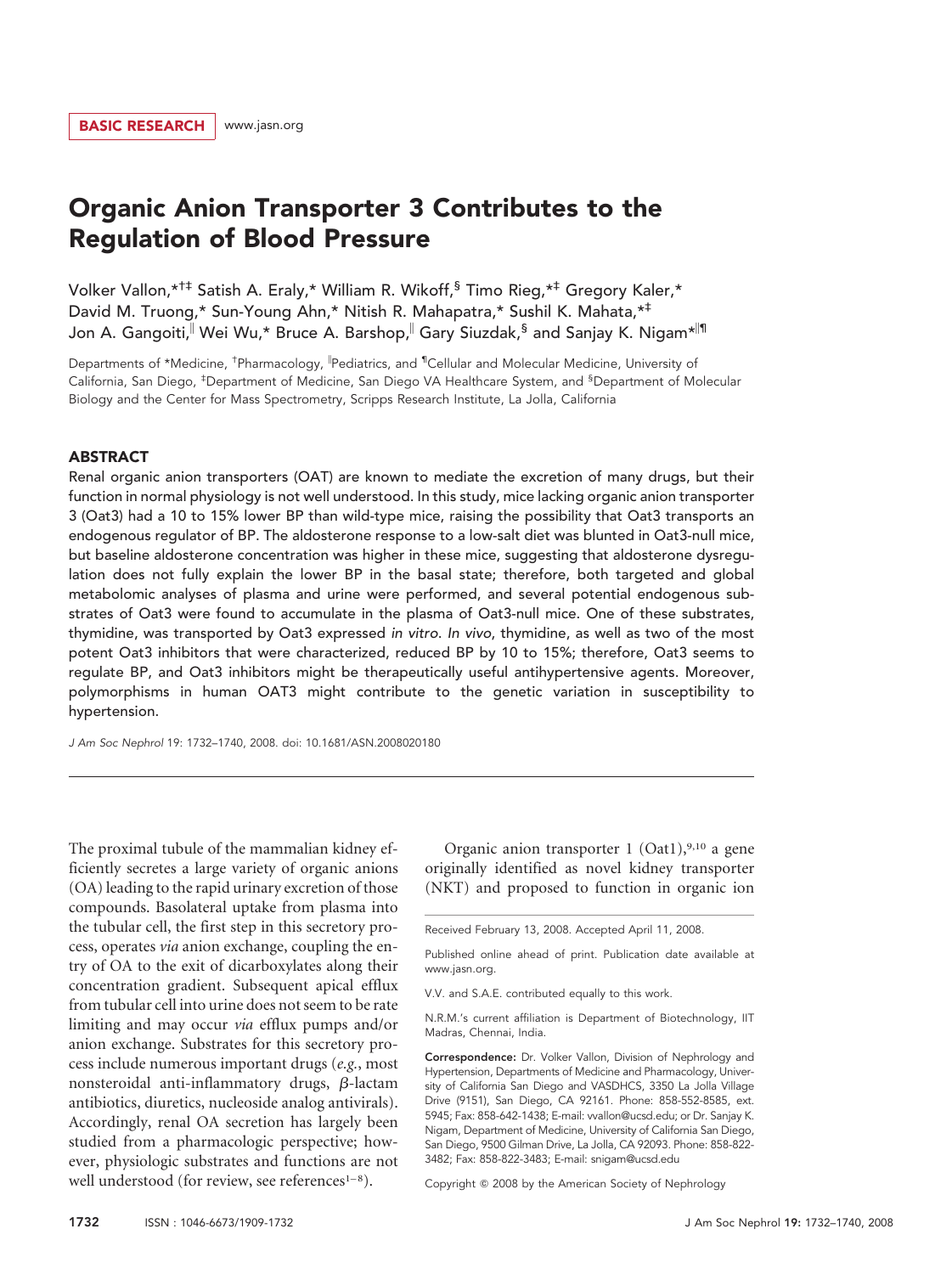transport,11,12 and Oat3, a gene originally identified as Roct (reduced in oc transporter),13 seem to account largely for the basolateral uptake step of renal OA secretion: Both transporters have been immunolocalized to the basolateral membrane of the proximal tubule of human, rat, and mouse.<sup>14-21</sup> Moreover, when expressed in *Xenopus* oocytes or epithelial cell lines, both Oat1 and Oat3 function as exchangers, coupling substrate entry to dicarboxylate exit.10,22,23

We, and subsequently others, recently characterized mice null for Oat1 and Oat3, finding specific defects in OA transport resulting in reduced renal excretion of diuretics and other drugs.24 –28 In the course of performing these experiments, we discovered, unexpectedly, that the *Oat3-/-* mice, although otherwise grossly physiologically normal, manifested lowered BP. (Renal blood flow [as determined by paraaminohippuric acid clearance] and glomerular filtration [inulin clearance] were unaffected,26 indicating that altered renal hemodynamics do not account for the observed OA excretory defects in these mice.) BP was not affected in  $Oat1-/-$  mice or in those null for the related proximal tubular OAT, *URAT1*.<sup>29-31</sup> These findings raised the possibility that Oat3 mediates the specific transport of an endogenous compound(s) involved in the regulation of BP. Moreover, they suggested the possibility that inhibition of Oat3 might also lower BP and, therefore, that Oat3 inhibitors might be useful in the treatment of hypertension. Here we describe experiments addressing these hypotheses.

## RESULTS

# Oat3 Knockout Mice Manifest Reduced BP

Tail-cuff measurements consistently revealed a 10 to 15% lowering of both systolic (Figure 1) and diastolic arterial BP (data not shown) in awake  $Oat3-/-$  compared with wild-type (WT) mice, in the absence of significant differences in heart rate (data not shown). This was confirmed when BP was directly measured *via* arterial catheterization in anesthetized mice (Figure 1); again, heart rate was not significantly different compared with WT mice (data not shown). Moreover, there were no differences between  $\frac{Out3-}{}$  and WT mice in general aspects of renal function (GFR, renal blood flow,<sup>26</sup> and fractional excretion of fluid and electrolytes; data not shown). By contrast, BP was unaffected in mice null for the other major basolateral proximal tubular OAT, *Oat1* (Figure 1), or in those null for m*Urat1* (*RST*), an apical proximal tubular OAT involved in the renal reabsorption of urate.<sup>29-31</sup> These results suggest the possibility of specific transport of an endogenous BP-regulating compound by Oat3.

# Identification of Potential Endogenous Oat3 **Substrates**

We performed analyses of  $Oat3-/-$  mouse urine and plasma so as to identify endogenous substrates of Oat3, among which might be included the aforementioned putative BP-regulating



Figure 1. Low BP in Oat3 knockout mice. Systolic BP was determined by tail-cuff method in awake mice, or mice were anesthetized and mean arterial BP was directly measured *via* an intraarterial catheter. Data are means  $\pm$  SEM of measurements in six to 20 mice of each genotype. BP measurements under anesthesia were previously reported for Oat1 knockout  $(-/-)$  mice.<sup>28</sup> Mean arterial pressure was significantly reduced in *Oat3-/-* compared with WT mice  $(**P < 0.01)$  but not in mice lacking the related proximal tubular OAT Oat1 or mUrat1 (RST), raising the possibility that an endogenous BP-regulating compound is transported by Oat3.

compound. We reasoned that such substrates should be increased in the plasma and possibly decreased in the urine of  $Qat3-/-$  mice, owing to loss of Oat3-mediated tubular secretion. We initially performed targeted gas chromatography/ mass-spectrometry (GC/MS) as described previously,<sup>28</sup> to determine the concentrations of approximately 30 of the most abundant small OA in the urine and plasma of WT and Oat3-/- mice, including various Krebs cycle intermediates and fatty and amino acid metabolites. No significant differences between WT and null mice were noted (Figure 2A, left), indicating that this set of compounds, although including several putative novel endogenous Oat1 substrates (Figure 2A, right) does not seem to contain any authentic substrates of Oat3. Accordingly, we performed global (metabolomic) rather than targeted mass spectrometric analyses of  $Oat3-/-$  plasma  $\frac{25}{20}$  and  $\frac{25}{20}$  and  $\frac{25}{20}$  and  $\frac{25}{20}$  and  $\frac{25}{20}$  and  $\frac{25}{20}$  and  $\frac{25}{20}$  and  $\frac{25}{20}$  and  $\frac{25}{20}$  and  $\frac{25}{20}$  and  $\frac{25}{20}$  and  $\frac{25}{20}$  and  $\frac{25}{20}$  and  $\frac{25}{20}$  a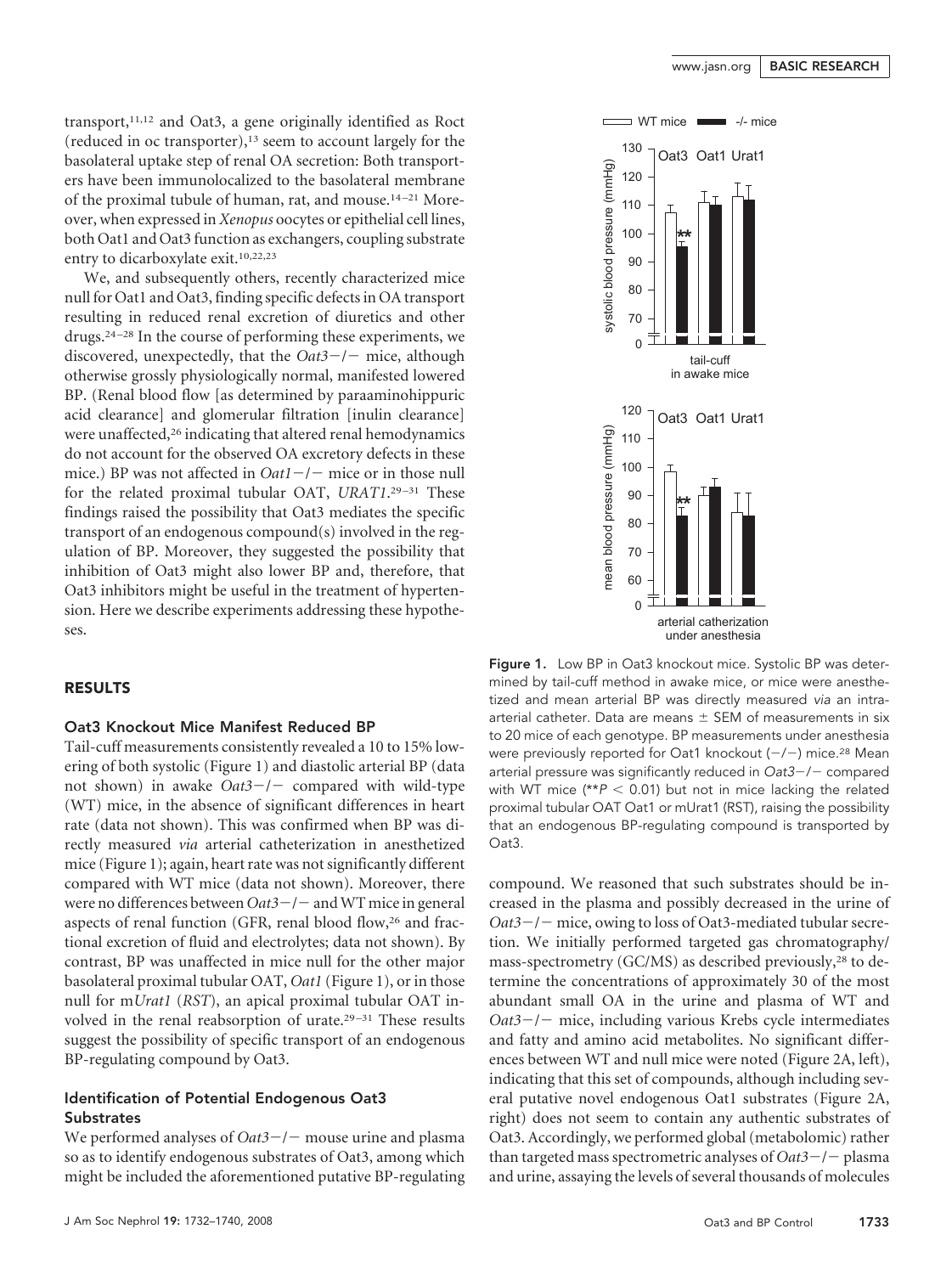Figure 2. Detection of potential endogenous Oat3 substrates. (A) GC/MS analysis was performed to determine the levels of approximately 30 of the most abundant endogenous OA in plasma and urine. For each compound, the ratio of the concentration in urine (normalized to creatinine) to the concentration in plasma was calculated, representing a measure of the efficiency of renal excretion. Urine/plasma ratios of these compounds were largely unaffected in Oat3-/mice (left). In comparison, several compounds manifested markedly lower urine/plasma ratios (*i.e.*, lower apparent renal excretion) in *Oat1-/-* compared with WT mice, indicating the involvement of Oat1 in their tubular secretion (data taken from reference<sup>28</sup>). Notably, the urine/plasma ratio for  $\alpha$ -ketoglutarate, which serves as a counterion for OA uptake, was greater in Oat1-/- compared with WT mice but unaffected in  $Oat3-/-$  mice. Data are means  $\pm$  SEM ( $n = 4$  per genotype). (B) A global mass-spectrometric (metabolomic) analysis was performed to compare the plasma and urine metabolite composition of Oat3-/- and WT mice. Data presented are the mean intensity values for the 100 compounds each in plasma and urine that were the most significantly different in intensity between Oat3-/- and WT mice. The majority (81%) of the significantly varying compounds in plasma were in-



creased in *Oat3-/-* relative to WT, whereas the majority (64%) of those in urine were decreased in *Oat3-/-* relative to WT, consistent in each case with diminished renal excretion of the corresponding compounds.

simultaneously. These global analyses revealed that the metabolite composition of plasma and urine of  $Oat3-/-$  mice is indeed significantly different from that ofWT mice, with 2% of the features in plasma and 14% of the features in urine significantly different in concentration between the genotypes (twotailed *t* test,  $P \leq 0.01$ ). Importantly, the observed differences were markedly skewed in the direction expected for endogenous substrates (*i.e.*, increased in concentration in plasma and decreased in urine in  $\text{Out3}-/-$  mice [Figure 2B]).

The most significantly varying features were analyzed further; however, although the masses of the corresponding compounds were determined to an accuracy of 8 ppm, only a few could be matched to known metabolites (*e.g.*, using the Metlin metabolite database). Plasma and urine intensity values in WT and  $Oat3-/-$  mice for two of the identified compounds, flavin mononucleotide (FMN) and thymidine, are presented in Figure 3A, along with data for an unknown compound of m/z 323.03. We subsequently tested the identified compounds for interaction with Oat3 *in vitro* and found that both FMN and thymidine inhibited tracer uptake in Oat3-expressing oocytes in a concentration-dependent manner (Figure 3B), as would be expected in the case of genuine Oat3 substrates. Because further experiments (see next paragraph) pointed to a particular role of thymidine, we directly assessed Oat3-mediated transport of this compound. We found that labeled thymidine was taken up into Oat3-expressing oocytes to a much greater degree than into control oocytes (Figure 3C), indicating that Oat3 can mediate the transport of thymidine. We also assessed

thymidine handling by Oat1 both *in vitro* and *in vivo*. We determined that thymidine was not appreciably transported by Oat1 *in vitro* (Supplemental Figure 1A) and that plasma levels of thymidine were not elevated in the Oat1 knockout (Supplemental Figure 1B), indicating that thymidine does not undergo significant Oat1-mediated uptake/secretion *in vivo*.

# Effect on BP of Administration of Endogenous Oat3 **Substrates**

Thymidine or FMN could be directly involved in BP regulation, and/or as apparent Oat3 substrates, they could competitively inhibit the transport of other substrates, including that of the putative BP-regulating substrate. Accordingly, exogenous administration of these compounds might reproduce the phenotype of decreased BP observed in the *Oat3*-/- mice. FMN, thymidine, or vehicle  $(30 \mu l)$  of water) was given as an intravenous bolus in anesthetizedWT mice while BP was continuously monitored.We observed that whereas FMN at dosages up to 100 mg/kg intravenously and vehicle application were ineffective (data not shown), thymidine induced a dosage-dependent reduction in BP (Figure 3D) without lowering heart rate (data not shown). The BP response peaked within approximately 30 s and lasted for 3 to 5 min. The lower potency of thymidine *versus* FMN for the inhibition of Oat3-mediated uptake (Figure 3B) suggested that lowering of BP by this compound might not have been primarily due to Oat3 inhibition. In accordance with this inference, a very similar BP response to thymidine was observed in  $Oat3-/-$  mice (Figure 3D). Thus, the Oat3 substrate thymidine might accumulate in the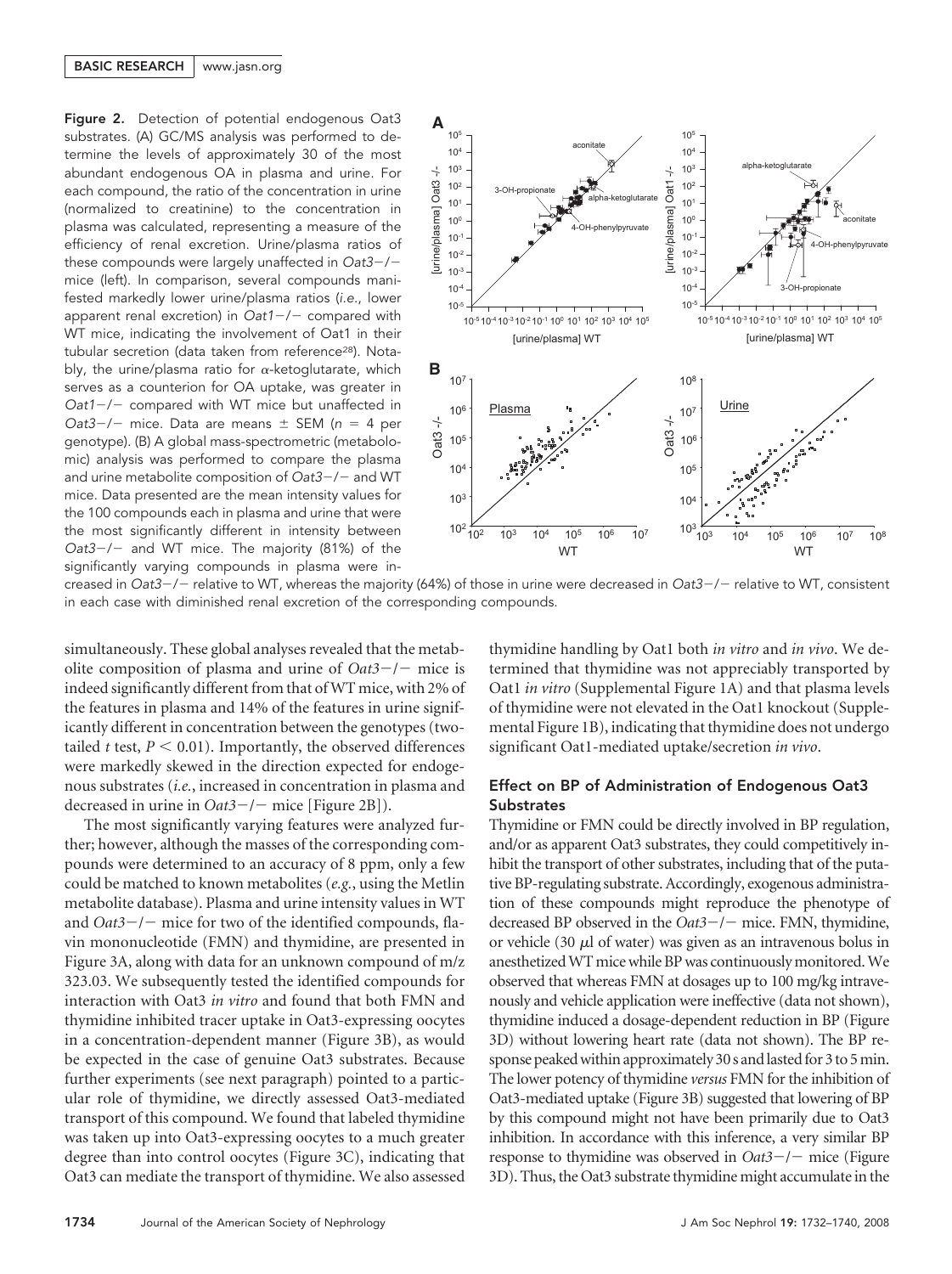Figure 3. Identification of potential endogenous Oat3 substrates. (A) Box plots of intensity values for two of the identified compounds from the metabolomic analysis, FMN and thymidine, and of an unknown compound of m/z of 323.03.  $*P < 0.01$ . (B) Tracer uptake into Oat3-expressing oocytes was determined in the presence of the indicated concentrations of the putative substrates, thymidine and FMN, and of the well-characterized Oat3 substrate estrone-3-sulfate and in their absence (control). Data are means  $\pm$  SEM of measurements in four groups of four to five oocytes each, and the IC50 values were calculated by curvefitting the points using nonlinear regression. (C) Uptake of labeled thymidine (0.097  $\mu$ M) and ES (0.017  $\mu$ M) was determined in oocytes microinjected with Oat3 and in control (noninjected) oocytes. Data are means  $\pm$ SEM of measurements in five groups of four to eight oocytes each. Oat3-expressing oocytes manifested significantly greater uptake of both ES and thymidine than did control oocytes.  $\#P < 0.001$ . (D) Intravenous application of thymidine induced a dosage-dependent reduction in BP in anesthetized WT and Oat3-/mice. Data are means  $\pm$  SEM in four mice.  $^{\star}P$   $<$  0.05, \*\**P* 0.01, #*P* 0.001 *versus* vehicle.

plasma of mice lacking Oat3 and contribute to the lower BP in these mice.

## Identification of Oat3 Inhibitors

Although thymidine and FMN might be insufficiently potent to inhibit Oat3 *in vivo* (see Figure 3B), more potent compounds might do so. Accordingly, we sought to identify other Oat3 inhibitors, testing the capacity for Oat3 inhibition of approximately 30 small OA of diverse chemical structures. Tested compounds encompassed fluorescein derivatives, steroid conjugates, nucleoside analog antivirals, and short-chain aliphatic dicarboxylates, among other small OA; data on the fluorescein derivatives and antivirals has previously been reported.<sup>32</sup> Inhibition by each compound was determined as in the experiments presented in Figure 3B. The tested compounds varied widely in inhibitory potency, ranging from submicromolar to millimolar (Figure 4A). In general, the steroid conjugates were among the more potent of the compounds tested and the antivirals among those less potent

# Reduced BP after Administration of the Most Potent Oat3 Inhibitors

We tested the effects on BP of a subset of the previously mentioned compounds: The well-characterized OAT inhibitor probenecid6,7,24,28,33 and the fluorescent OA eosin-Y, fluorescein, 5-carboxyfluorescein (5CF), and 6-carboxyfluorescein (the latter compounds were chosen because they allowed for fluorometric determination of inhibitor plasma levels). Approximately 50 to 100 mg/kg of each of these compounds was intravenously infused into mice under anesthesia as described already (resulting in initial plasma concentrations of approxi-



mately 2 to 5 mM in the case of the fluorescent compounds), followed by recording of any changes in BP. We found that administration of the two highest potency compounds (of the five tested), eosin-Y and probenecid (Figure 4B), but not of the three lower potency compounds (data not shown) consistently caused an acute decrease in BP. These results are consistent with our hypothesis that inhibition of Oat3 by sufficiently potent inhibitors can lower BP. Nevertheless, it should be noted that given the relatively high dosages used and that each of the tested compounds interacts with Oat1 with comparable potency,33a nonspecific effects cannot be excluded.

# Plasma Concentrations of Corticosterone, Adrenocorticotropic Hormone, Aldosterone, and Renin in Oat3 Knockout Mice

Given the high potency interaction of Oat3 with steroid conjugates demonstrated here (Figure 4A) as well as elsewhere (reviewed in reference6), we determined the concentrations of the BP-regulating adrenal steroids and of functionally related hormones in Oat3 knockout compared with WT plasma. We found lower BP in  $Oat3-/-$  mice to be associated with greater plasma adrenocorticotropic hormone (ACTH) but unchanged corticosterone concentrations (Figure 5A). ACTH stimulation increased plasma corticosterone by a factor of approximately 2.4 in both WT and  $Out3-/-$  mice (Figure 5A), indicating intact acute ACTH-responsiveness in  $Oat3-/-$  mice. These results argue against an essential role for Oat3 in corticosterone release from the adrenal gland and against a primary role for defects in corticosterone handling in causing the lower BP in Oat3-/- mice.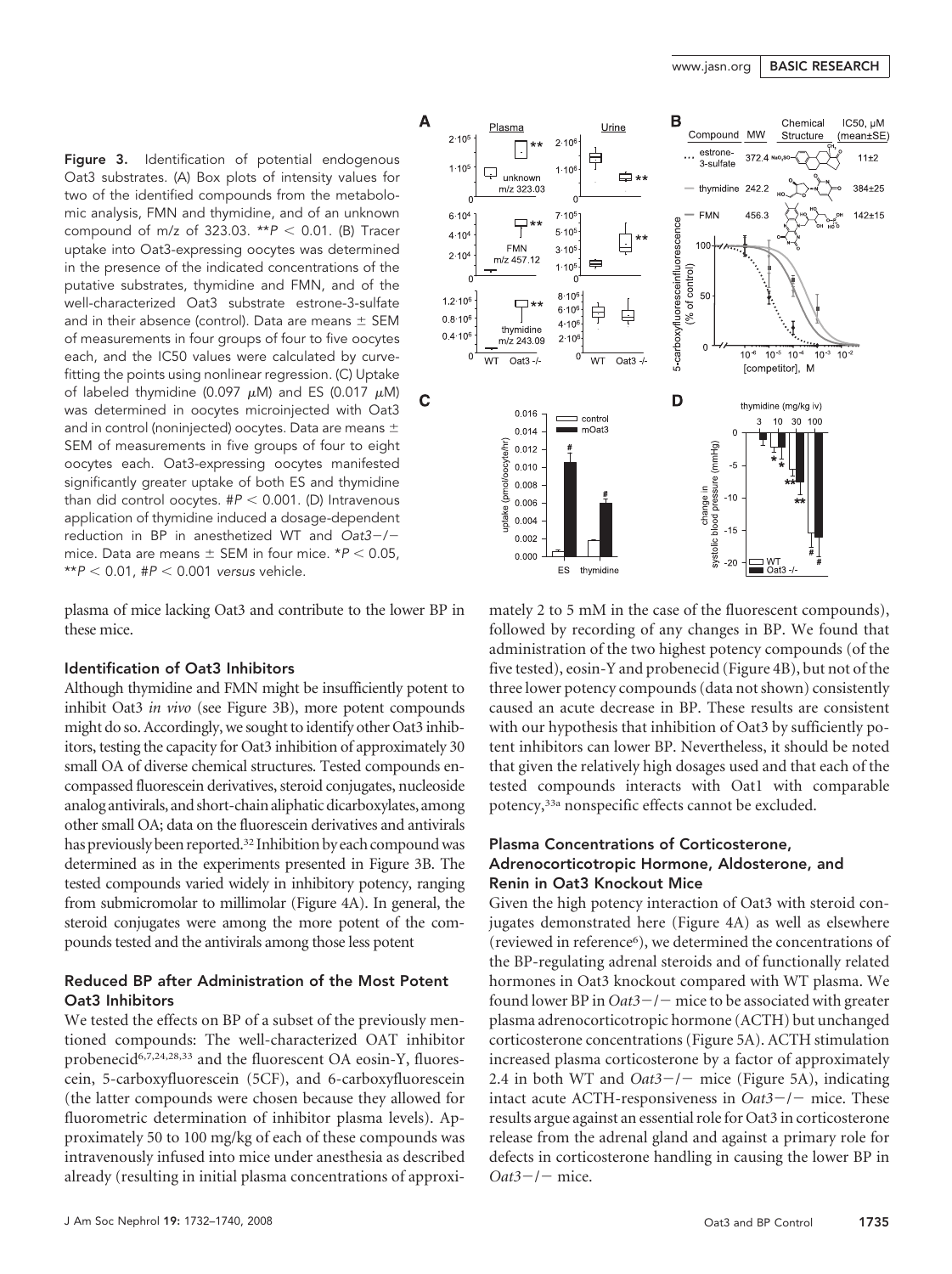

Figure 4. Reduced BP after administration of Oat3 inhibitors. (A) The inhibitory potency for Oat3 of each of approximately 30 OA was determined as in the experiments presented in Figure 3B. Among these, data on the fluorescein derivatives and antivirals has previously been reported.<sup>32</sup> Data are means  $\pm$  SEM of determinations of pIC50 (the negative log of IC50; thus, higher values indicate greater inhibitory potency). The chemical structures of the tested compounds are depicted above their corresponding pIC50 values. (B) Selected compounds from Figure 4A () were intravenously infused into WT mice under anesthesia. These comprised the well-characterized OAT inhibitor probenecid and the fluorescent OA eosin-Y, fluorescein, 5CF, and 6- carboxyfluorescein, each administered at a dosage of 50 to 100 mg/kg. A consistent decrease in BP was noted after the infusion of the two higher potency compounds, eosin-Y and probenecid, but not after infusion of the three lower potency compounds (data not shown). Data are means  $\pm$  SEM of measurements in three to four independent experiments each. \**P* < 0.05 *versus* vehicle.

Oat3-/- mice had modestly greater plasma renin concentrations (Figure 5A) and greater renal expression of renin *versus* WT mice (data not shown). To test for a potential role of Oat3 in macula densa stimulation of renin secretion,<sup>16</sup> we performed experiments with furosemide. Furosemide (40 mg/kg intraperitoneally) stimulates renal renin secretion by inhibiting the sensing of the luminal NaCl concentration at the macula densa,34 thereby increasing macula densa release of prostaglandin E<sub>2</sub> (PGE<sub>2</sub>) across the basolateral membrane,<sup>35</sup> a mechanism that may involve Oat3.16 On the basis of our previous studies,26 the applied dosage of furosemide is expected to induce similar maximal inhibition of NaCl reabsorption in thick ascending limb and macula densa in both genotypes; however, furosemide in fact increased renin levels to a greater degree in  $Oat3-/-$  than in WT mice (Figure 5A), indicating enhanced rather than reduced PGE<sub>2</sub> signaling in the knockout; as further outlined in the Discussion, this may reflect impaired PGE<sub>2</sub> reuptake in the knockouts.

In addition to increased renin,  $Oat3-/-$  mice manifested modestly greater plasma aldosterone (Figure 5A), which is expected to help stabilize BP by enhancing renal NaCl reabsorption. To test the efficiency of that system in  $Qat3-/-$  mice, we assessed the response to a low NaCl diet given for 7 d. Under basal conditions, no significant differences were observed between WT and *Oat3-/-* mice in body weight and food or fluid intake (data not shown). A low NaCl diet, however, induced a significantly greater loss of body weight in  $Oat3-/-$  compared with WT mice (Figure 5B), which could not be explained by lower food intake. This diet increased plasma renin to similar levels in both genotypes, but aldosterone upregulation was impaired in  $Out3-/-$  mice (Figure 5A). It is possible that this impaired upregulation led to salt and fluid loss, lowering body weight and inducing thirst and increased fluid intake, as shown in Figure 5B.

# Interaction of Aldosterone and Its Potential Precursors with Oat3 in Xenopus Oocytes

Given that Oat3 is expressed in adrenal tissue and is able to mediate transport of cortisol,36 aldosterone dysregulation in Oat3 knockouts might be due to loss of interaction of aldosterone or related compounds with Oat3. We found aldosterone and three of its potential precursors, progesterone, corticosterone, and desoxycorticosterone,<sup>37,38</sup> to each dosage-dependently inhibit Oat3-mediated tracer uptake *in vitro*, with median inhibition concentration (IC50) values of 12, 29, 10, and 9  $\mu$ M, respectively (Figure 6). Although these affinities are comparable to that of the prototypical Oat3 substrate estrone-3 sulfate (Figure 3B), they are much greater than physiologic free plasma concentrations of these compounds (this study)<sup>39,40</sup> (although local concentrations around the adrenal glomerulosa cells might be considerably higher). Thus, the physiologic significance of these interactions is uncertain.

# **DISCUSSION**

Recent studies localized Oat3 to the basolateral membrane of macula densa cells, and it was proposed that Oat3 at that site might contribute to the local release or reuptake of  $\mathrm{PGE}_{2}$ <sup>16,41</sup> Basolateral release of  $PGE<sub>2</sub>$  mediates the stimulation of renin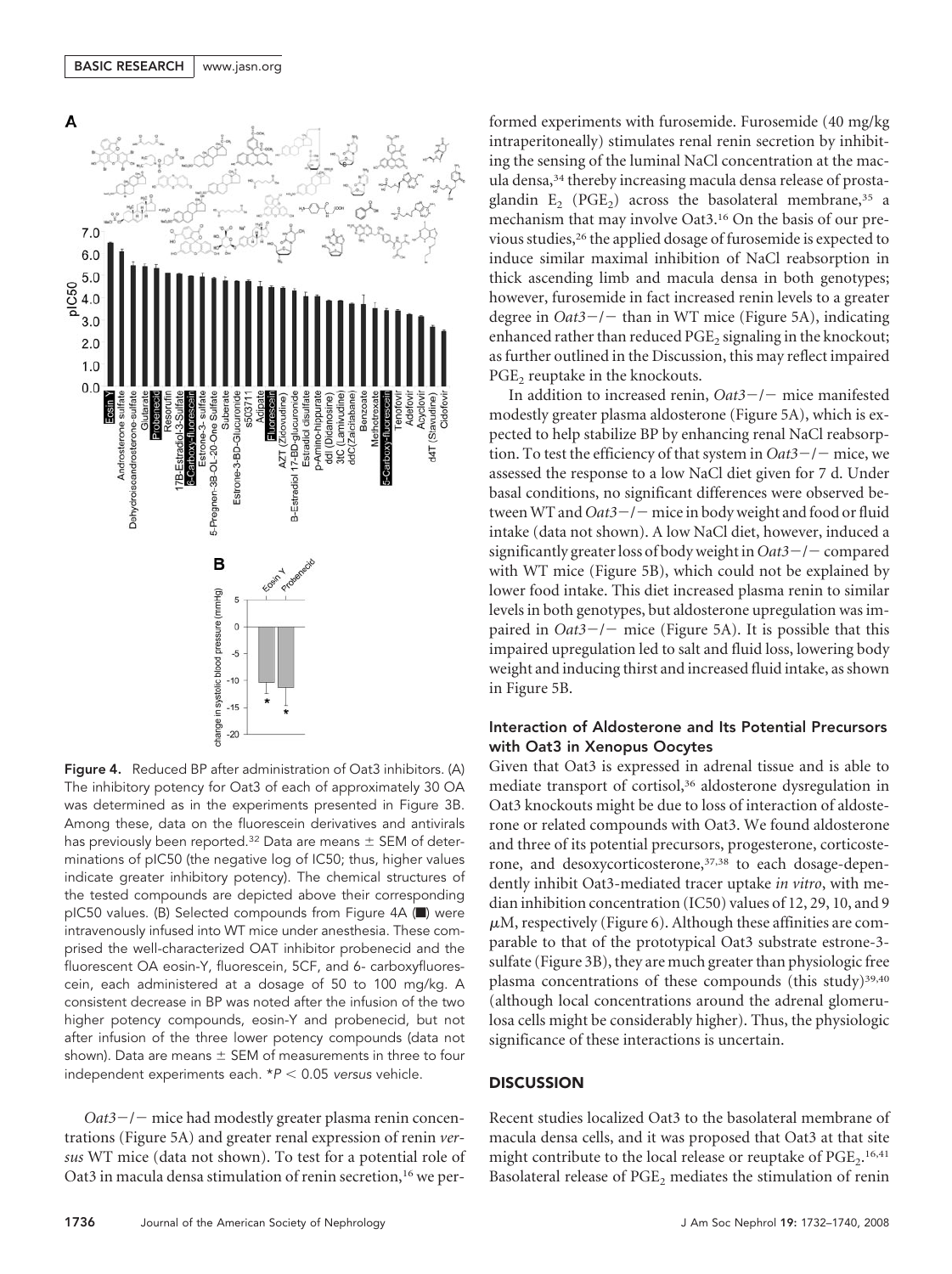

release (in turn leading to aldosterone activation) that occurs in response to low salt concentrations at the macula densa or to inhibition of macula densa transport by furosemide.<sup>35</sup> We find that the renin response to furosemide is enhanced in  $Oat3-/$ mice, suggesting that Oat3 might contribute to the reuptake of PGE<sub>2</sub> (loss of such reuptake might also have contributed to greater basal renin levels in  $Oat3-/-$  mice, helping ameliorate hypotension). Of note, the aldosterone response to salt deprivation was blunted in  $Out3-/-$  mice; however, aldosterone dysregulation cannot explain the observed hypotension under basal conditions because basal plasma aldosterone concentrations were *increased* in mice lacking Oat3.

The aforementioned results raise the possibility that Oat3 mediates the transport of other endogenous regulators of BP. To test this possibility, we examined the effects of two of the



compounds identified *via* metabolomic analyses and subsequent transport assays as potential endogenous Oat3 substrates: Thymidine and FMN. Whereas FMN displayed no effect, thymidine exhibited a consistent dosage-dependent lowering of BP. Normal serum concentrations of thymidine are approximately 1  $\mu$ M, and there is a thymidine pool that is in rapid equilibrium with blood thymidine and that is at least 10 times larger than the pool of extracellular thymidine.42 It is difficult to know what the local concentrations of the exogenously administered thymidine were; however, assuming it was rapidly distributed into the aforementioned pools, a concentration of 20  $\mu$ M would be achieved at 10 mg/kg injection, where the BP effect was first noted. Within a roughly 10-fold higher concentration, an effect comparable to that observed in the Oat3 knockout was observed.



Figure 6. Interaction of aldosterone and its potential precursors, progesterone, corticosterone, and desoxycorticosterone, with Oat3. Uptake of 5-CF in mOat3-expressing *Xenopus* oocytes was determined in the presence of the indicated concentrations of the steroid hormones to calculate the respective IC50 values. Each compound caused a dosage-dependent decrease in uptake, consistent with competitive inhibition of uptake of the fluorescent tracer. Data are presented as percentage of control uptake and are the means  $\pm$  SEM of measurements in four groups of four to five oocytes each. IC50 values were determined by curve-fitting the points using nonlinear regression.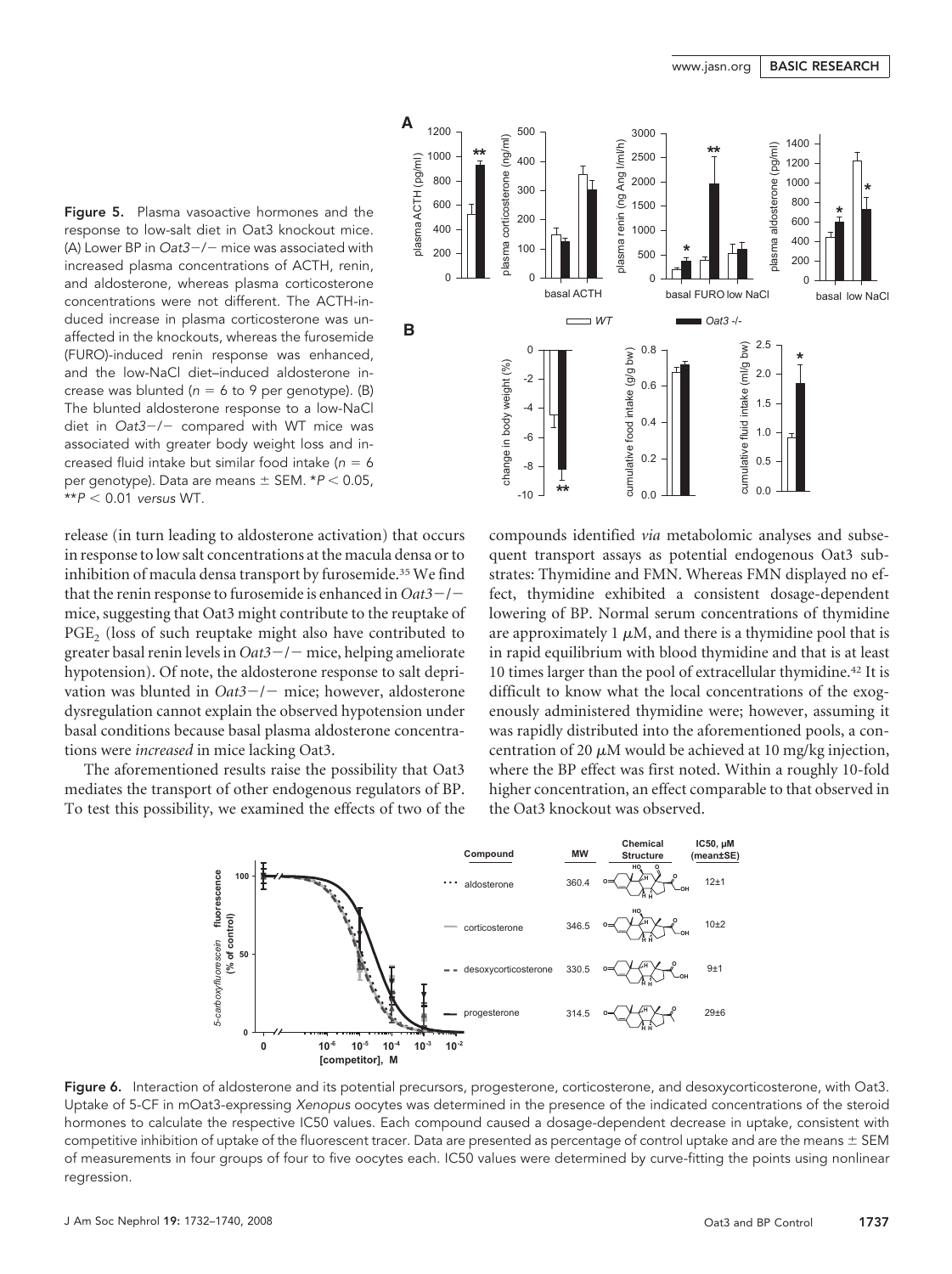Although a number of endogenous OA compounds transported by Oat3 may be involved in regulating BP, at the very least, these results suggest that some of them can, perhaps in concert, act to regulate BP under physiologic conditions. This also suggests that inhibitors of Oat3, regardless of whether they are actual substrates for the transporter, might lower BP. This could lead to a novel approach to the design of antihypertensive agents. We therefore tested a set of Oat3 inhibitors (selected from a larger screen) for effects on BP, finding that administration of two of the five tested compounds resulted in lowering of BP.

Together, the data suggest that (*1*) Oat3 regulates BP, (*2*) Oat3 affects the regulation of plasma aldosterone (although this cannot explain the hypotensive phenotype of Oat3-null mice), (*3*) at least some endogenous compounds that accumulate in the absence of Oat3 are substrates with the potential to regulate BP, and (*4*) administration of sufficiently potent inhibitors might result in lowering of BP. Although much more work needs to be done, the data suggest novel concepts regarding the physiologic role of Oat3 substrates and raise the possibilities that Oat3 inhibitors might be of use in the treatment of hypertension and that polymorphisms in human OAT3 might contribute to variability in the propensity for hypertension.

## CONCISE METHODS

#### Animals

Oat3<sup>-/-</sup> mice<sup>24</sup> were back-crossed to C57BL/6J mice for eight generations. Heterozygous mice from the last back-cross were bred to each other to generate gene knockout and WT mice. All of the animals used in the experiments described descended from those mice. Mice were genotyped by PCR as described previously.24 Experimental protocols were in accordance with the Guide for Care and Use of Laboratory Animals (National Institutes of Health, Bethesda, MD) and were approved by the Institutional Animal Care and Use Committee.

#### **Materials**

[<sup>3</sup>H]-estrone sulfate (ES) and [<sup>3</sup>H]-thymidine were purchased from Perkin-Elmer Life Sciences (Boston, MA), and 5CF, a fluorescent OA transported by mOat $3^{32}$  and other OA test compounds (all  $>98\%$ pure and in the L-enantiomer) were purchased from Sigma-Aldrich (St. Louis, MO).

#### BP Measurements

Mice were anesthetized for terminal experiments with 100 mg/kg inactin intraperitoneally and 100 mg/kg ketamine intramuscularly, the jugular vein was cannulated for infusion of maintenance fluids and test compounds, and the femoral artery was cannulated for BP and heart rate measurement as described previously.43,44 In separate experiments, BP and heart rate in unanesthetized mice were determined by the tail-cuff method in trained awake mice as described previously.44 –46

#### Urine and Plasma Samples

Mice were placed in metabolic cages (Tecniplast, Hohenpeissenberg, Germany) with free access to tap water and standard diet  $(0.44\%$  Na<sup>+</sup>,  $0.97\% K^{+}$  for quantitative collection of urine, immediately followed by collection of plasma *via* puncture of the retrobulbar plexus as described previously.43

#### GC/MS

GC/MS was performed as described previously.28 Briefly, plasma and urine samples (100  $\mu$ l or volumes equivalent to 0.25 to 1.00  $\mu$ mol of creatinine, respectively) were reacted with pentafluoro-benzylhydroxylamine to form oximes of ketones, oxo-acids, and aldehydes. The reaction products were lyophilized and extracted in 42% t-amyl alcohol:chloroform over a column of silicic acid. The dried eluate was reacted with BSTFA/TRISIL to form trimethylsilyl derivatives. The latter were injected (0.5 to 1.0  $\mu$ l) on a bonded phase (DB5) capillary column (30 m  $\times$  0.25 mm) in an Agilent 6890/5973 GC/MS. Electron impact mass spectra were obtained in scan mode (50 to 650 amu at 2.4 cycles/s). The species were quantified using calibrated response curves of selected ions and 4-nitrophenol and 2-oxocaproic acid as internal standards.

## Global Metabolomics

Urine and plasma samples were extracted in methanol and lyophilized, and the equivalents of 0.4 to 1.4  $\mu$ l of extracted urine (after normalization to the previously measured concentrations of creatinine) or  $1 \mu$ l of extracted plasma were applied to a capillary reversephase column with dimensions  $150 \times 0.3$  mm (diameter; Zorbax SB-300, Agilent) at a flow rate of 4  $\mu$ l/min. Buffer A was H<sub>2</sub>O + 0.1% formic acid, and Buffer B was acetonitrile with 0.1% formic acid. Plasma samples were eluted with a gradient from 5 to 95% B over 45 min; for urine samples, the gradient was 5% B from 0 to 10 min then 5 to 95% from 10 to 55 min, then held at 95% to 60 min. The column was interfaced to an electrospray ionization time-of-flight mass spectrometer (Agilent). Data were collected from approximately 100 to 1000 m/z in continuum mode and converted from the instrument format (.wiff) to the common format (.cdf). Data were analyzed using the analysis and nonlinear alignment program XCMS,<sup>47</sup> in which the integrated intensities of all observed ions were compared between the  $Qat3-/-$  and WT groups. These procedures resulted in the detection of approximately 4000 features in urine and approximately 5000 in plasma, which would include any metabolites with m/z values between 100 and 1000 that ionize under positive electrospray conditions and were within the detection limit of the instrument. The data were then analyzed using the recently developed software package XCMS, which performs a nonlinear alignment of the chromatograms and integration of the intensities for each ion.

#### Xenopus Oocyte Transport Experiments

*Xenopus* oocyte assays were performed as described previously.28 Briefly, capped cRNA was generated *via in vitro* transcription from linearized plasmid DNA, mOat3 (Image clone ID 4239544), or mOat1 (Image clone ID 4163278), using mMessage mMachine *in vitro* transcription kit (Ambion, Austin, TX). Stage V and VI *Xenopus* oocytes were isolated, maintained in Barth's growth medium, injected with approximately 20 nl/oocyte cRNA solution  $(1 \ \mu\text{g}/\mu\text{l})$ , and allowed to mature for 3 d after injection. Oat3-expressing and control noninjected oocytes were then incubated in Barth's buffer for 1 h at 25°C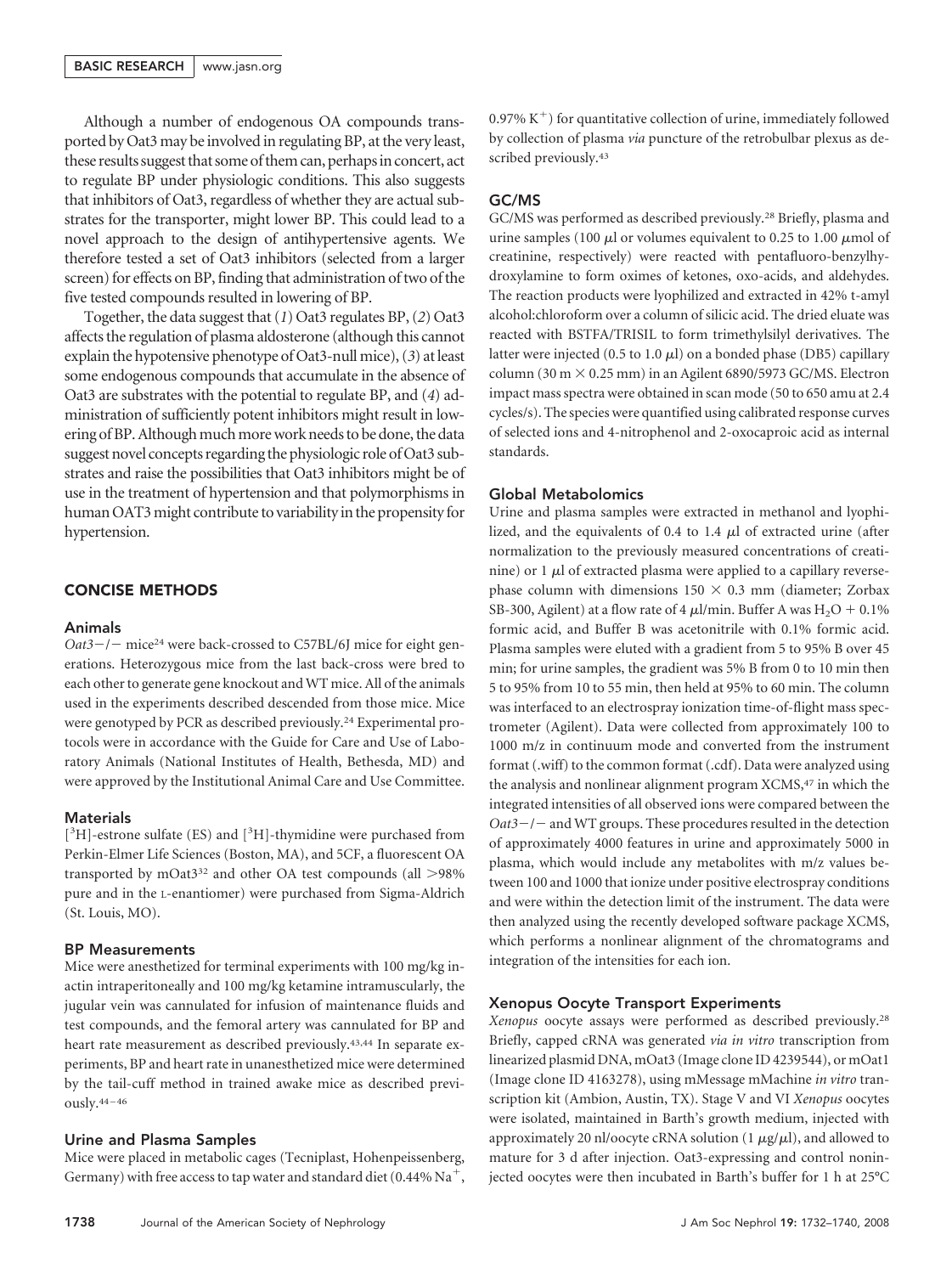with Oat3 tracer substrate (50  $\mu$ M 5CF, 0.017  $\mu$ M <sup>3</sup>H-ES, or 0.097  $\mu$ M <sup>3</sup>H-thymidine) in the presence of various concentrations of test compounds or in their absence. Transport was terminated by washes in ice-cold Barth's buffer, and the tracer content of groups of four to five oocytes was determined by fluorometry or scintillation counting in the case of experiments using 5CF and the radiolabeled tracers, respectively. The background uptake of tracer was determined in noninjected oocytes and subtracted from that in Oat3-injected oocytes to calculate the Oat3-mediated component of uptake. The IC50 were determined by nonlinear regression using Prism software 5.0 (GraphPad, San Diego, CA).

# Plasma Concentrations of Aldosterone, Renin, Corticosterone and ACTH

Mice were placed under short-term isoflurane anesthesia, and blood was taken from the retrobulbar plexus for determination of hematocrit and basal plasma concentrations of aldosterone (Diagnostic Systems Laboratories, Webster, TX; cross-reactivity with corticosterone 0.02%), renin (see below in this paragraph), corticosterone, and ACTH (both MP Biomedicals, Orangeburg, NY). To determine a potential role of Oat3 in corticosterone release from the adrenal gland,<sup>36</sup> we performed an ACTH stimulation test. To this end, plasma corticosterone was determined 45 min after intraperitoneal application of 1 U of 1-24 ACTH (Cortrosyn®; Organon, Roseland, NJ).48 To determine a potential role of Oat3 in macula densa stimulation of renin secretion,<sup>16</sup> we determined plasma renin concentration 45 min after intraperitoneal application of furosemide (40 mg/kg).<sup>34</sup> In addition, the response in body weight and food and fluid intake as well as in plasma concentrations of renin and aldosterone to a low-NaCl diet for 8 d was assessed. Plasma renin concentration was measured by RIA (GammaCoat Plasma Renin Activity, CA-1533; DiaSorin, Stillwater, MN) as the generation of angiotensin I after addition of excess angiotensinogen substrate from bilaterally nephrectomized rats.<sup>49</sup> Concentrations of Na<sup>+</sup> and K<sup>+</sup> in plasma and urine were determined using a flame photometer (Cole-Parmer Instrument Co., Vernon Hills, IL).

#### Statistical Analysis

Data are presented as means  $\pm$  SEM. Statistical differences between gene-knockout and WT mice were analyzed by the unpaired *t* test.  $P < 0.05$  was considered to be statistically significant.

## ACKNOWLEDGMENTS

This work was supported by National Institute of Diabetes and Digestive and Kidney Diseases grants DK56248 and DK28602 (to V.V.), DK064839 and DK075486 (to S.A.E.), and AI057695, DK079784, and HL35018 (to S.K.N.); the Department of Veterans Affairs (to V.V.); and Deutsche Forschungsgemeinschaft RI 1535/3-1 and RI 1535/3-2 (to T.R.).

We thank Duke A. Vaughn, Shamara Closson, Kerstin Richter, and Jana Schroth for expert technical assistance.

## **DISCLOSURES**

None.

#### REFERENCES

- 1. Robertson EE, Rankin GO: Human renal organic anion transporters: Characteristics and contributions to drug and drug metabolite excretion. *Pharmacol Ther* 109: 399 – 412, 2006
- 2. Eraly SA, Blantz RC, Bhatnagar V, Nigam SK: Novel aspects of renal organic anion transporters. *Curr Opin Nephrol Hypertens* 12: 551– 558, 2003
- 3. Eraly SA, Bush KT, Sampogna RV, Bhatnagar V, Nigam SK: The molecular pharmacology of organic anion transporters: From DNA to FDA? *Mol Pharmacol* 65: 479 – 487, 2004
- 4. Koepsell H, Endou H: The SLC22 drug transporter family. *Pflugers Arch* 447: 666 – 676, 2004
- 5. Sweet DH, Bush KT, Nigam SK: The organic anion transporter family: From physiology to ontogeny and the clinic. *Am J Physiol Renal Physiol* 281: F197–F205, 2001
- 6. Burckhardt BC, Burckhardt G: Transport of organic anions across the basolateral membrane of proximal tubule cells. *Rev Physiol Biochem Pharmacol* 146: 95–158, 2003
- 7. Wright SH, Dantzler WH: Molecular and cellular physiology of renal organic cation and anion transport. *Physiol Rev* 84: 987–1049, 2004
- 8. Nigam SK, Bush KT, Bhatnagar V: Drug and toxicant handling by the OAT organic anion transporters in the kidney and other tissues. *Nat Clin Pract Nephrol* 3: 443– 448, 2007
- 9. Burckhardt G, Bahn A, Wolff NA: Molecular physiology of renal paminohippurate secretion. *News Physiol Sci* 16: 114 –118, 2001
- 10. Sweet DH, Wolff NA, Pritchard JB: Expression cloning and characterization of ROAT1: The basolateral organic anion transporter in rat kidney. *J Biol Chem* 272: 30088 –30095, 1997
- 11. Lopez-Nieto CE, You G, Bush KT, Barros EJ, Beier DR, Nigam SK: Molecular cloning and characterization of NKT, a gene product related to the organic cation transporter family that is almost exclusively expressed in the kidney. *J Biol Chem* 272: 6471– 6478, 1997
- 12. Lopez-Nieto CE, You G, Barros EJ, Beier DR, Nigam SK: Molecular cloning and characterization of a novel transport protein with very high expression in the kidney [Abstract]. *J Am Soc Nephrol* 7: 1301, 1996
- 13. Brady KP, Dushkin H, Fornzler D, Koike T, Magner F, Her H, Gullans S, Segre GV, Green RM, Beier DR: A novel putative transporter maps to the osteosclerosis (oc) mutation and is not expressed in the oc mutant mouse. *Genomics* 56: 254 –261, 1999
- 14. Hosoyamada M, Sekine T, Kanai Y, Endou H: Molecular cloning and functional expression of a multispecific organic anion transporter from human kidney. *Am J Physiol* 276: F122–F128, 1999
- 15. Ljubojevic M, Herak-Kramberger CM, Hagos Y, Bahn A, Endou H, Burckhardt G, Sabolic I: Rat renal cortical OAT1 and OAT3 exhibit gender differences determined by both androgen stimulation and estrogen inhibition. *Am J Physiol Renal Physiol* 287: F124 –F138, 2004
- 16. Bahn A, Ljubojevic M, Lorenz H, Schultz C, Ghebremedhin E, Ugele B, Sabolic I, Burckhardt G, Hagos Y: Murine renal organic anion transporter 1 (mOAT1) and organic anion transporter 3 (mOAT3) facilitate the transport of neuroactive tryptophan metabolites. *Am J Physiol Cell Physiol* 289: C1075–C1084, 2005
- 17. Motohashi H, Sakurai Y, Saito H, Masuda S, Urakami Y, Goto M, Fukatsu A, Ogawa O, Inui K: Gene expression levels and immunolocalization of organic ion transporters in the human kidney. *J Am Soc Nephrol* 13: 866 – 874, 2002
- 18. Kojima R, Sekine T, Kawachi M, Cha SH, Suzuki Y, Endou H: Immunolocalization of multispecific organic anion transporters, OAT1, OAT2, and OAT3, in rat kidney*. J Am Soc Nephrol* 13: 848 – 857, 2002
- 19. Hasegawa M, Kusuhara H, Sugiyama D, Ito K, Ueda S, Endou H, Sugiyama Y: Functional involvement of rat organic anion transporter 3 (rOat3; Slc22a8) in the renal uptake of organic anions. *J Pharmacol Exp Ther* 300: 746 –753, 2002
- 20. Cha SH, Sekine T, Fukushima JI, Kanai Y, Kobayashi Y, Goya T, Endou H: Identification and characterization of human organic anion trans-